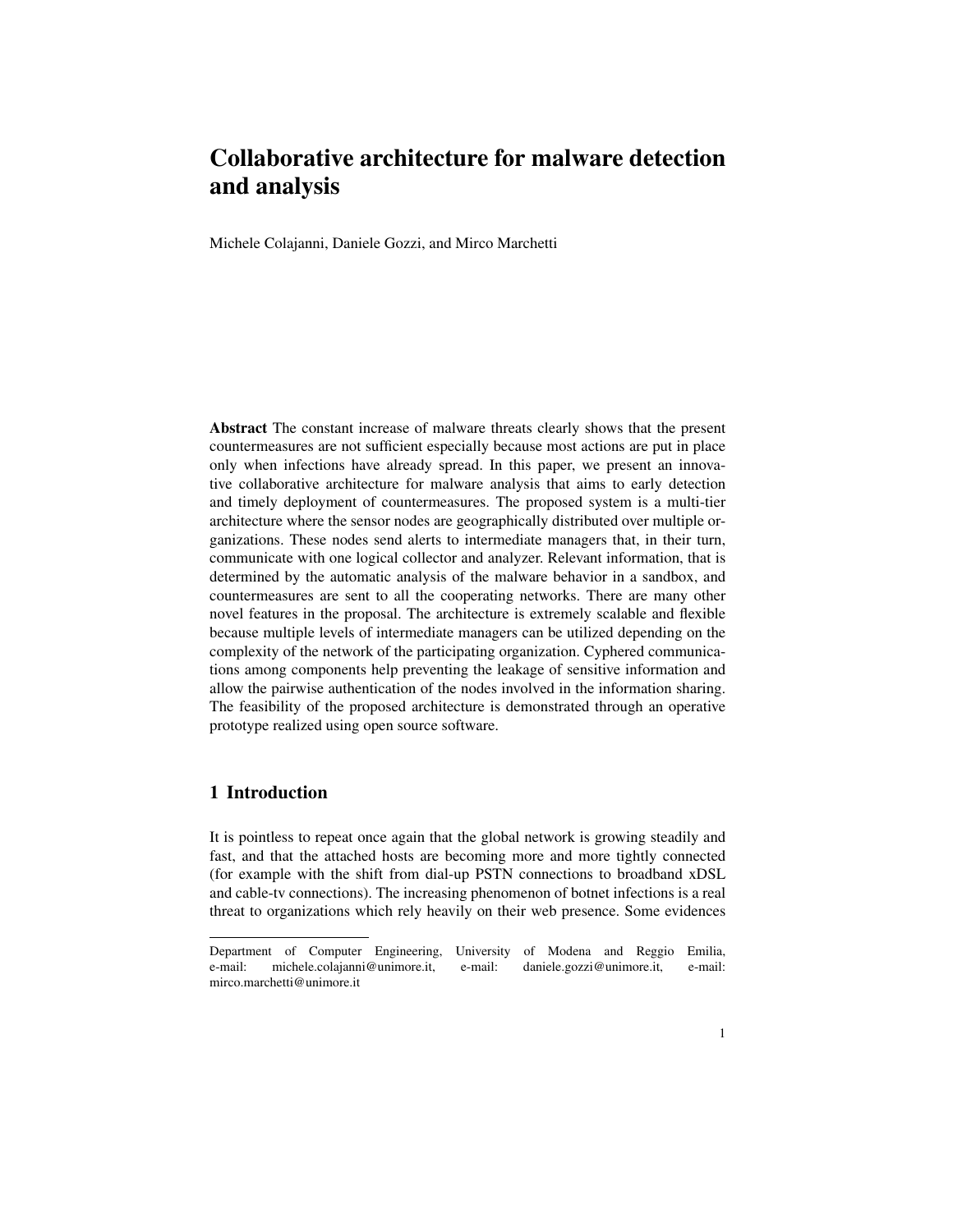have been found that connect large botnets with organized crime, so voiding the influence of this type of worms is not any more just a matter of computer security.

The present defense mechanisms against the most virulent forms of malware and botnets are clearly inadequate. Some estimates [1] show that the Storm worm reached two million machines, thus giving its owner a computing power theoretically higher than the world's top supercomputers. Other recent data concerning worm spread can be obtained from the ShadowServer site [2]. Any domestic personal computer is heavily targeted by self-replicating malware when it is connected to an ADSL line. (We recorded through the honeypot Nepenthes [3] 10464 infection attempts over a 178 hour period, which is about one attempt per minute on average.)

The usual defense mechanisms aim to apply patches on demand well past the first attack attempt and the discovery of a new vulnerability. For a safer diffusion of the Internet-based services, we think it is important to move from independent and late defenses to coordinated, timely and possibly preventive countermeasures.

We present an innovative collaborative architecture that aims to anticipate malware detection, analysis and related countermeasures. The cooperation between heterogeneous and geographically distributed networks can be especially useful to fight autonomously spreading malware (i.e., worms) that represents the main focus of this paper. For example, most negative effects of malware and botnet spreading can be mitigated by simple packet filtering policies that must be activated as soon as possible. Unfortunately, each network implements this type of countermeasures in an individual fashion, without any knowledge of what is happening in other networks. In our proposal that allows different networks to cooperate, all information about a new malware type (threats, how is spreading, which kind of vulnerabilities it exploits, which software application or operating system can be affected, countermeasures) gathered by one sensor is propagated in a fast, reliable and trusted way with the goal of preventing the infection in other not yet touched networks.

The proposed architecture has several innovative features. Unlike the few existing collaborative systems that are mainly oriented to spam fighting, the proposed system is oriented to malware detection, analysis and communication of security threats. Its flexibility and scalability is intrinsic in the architecture design that is based on a decentralized communication scheme and a multi-tiered hierarchy of geographically distributed components. The proposed solution is general and takes advantage of the knowledge of each participant on its network part while requiring a very unobtrusive trust scheme. Cross-organization security initiatives are rarely seen even if some interesting solutions for partial information disclosure have been presented [4].

Current initiatives which require the cooperation of many users to collect malware represent an appreciable start, but most of the analysis work is still manual and there is a strict separation between anti-malware research and deployment of countermeasures. On the other hand, the proposed architecture needs a limited or null human intervention that differentiates it from analogous solutions in similar fields. Finally, it is worth to observe that we take advantage of honeypot properties to share information without raising privacy concerns between different organizations.

The remainder of this paper is structured as follows. In Section 2, we evidence the contribution of this paper with respect to the literature. In Section 3, we give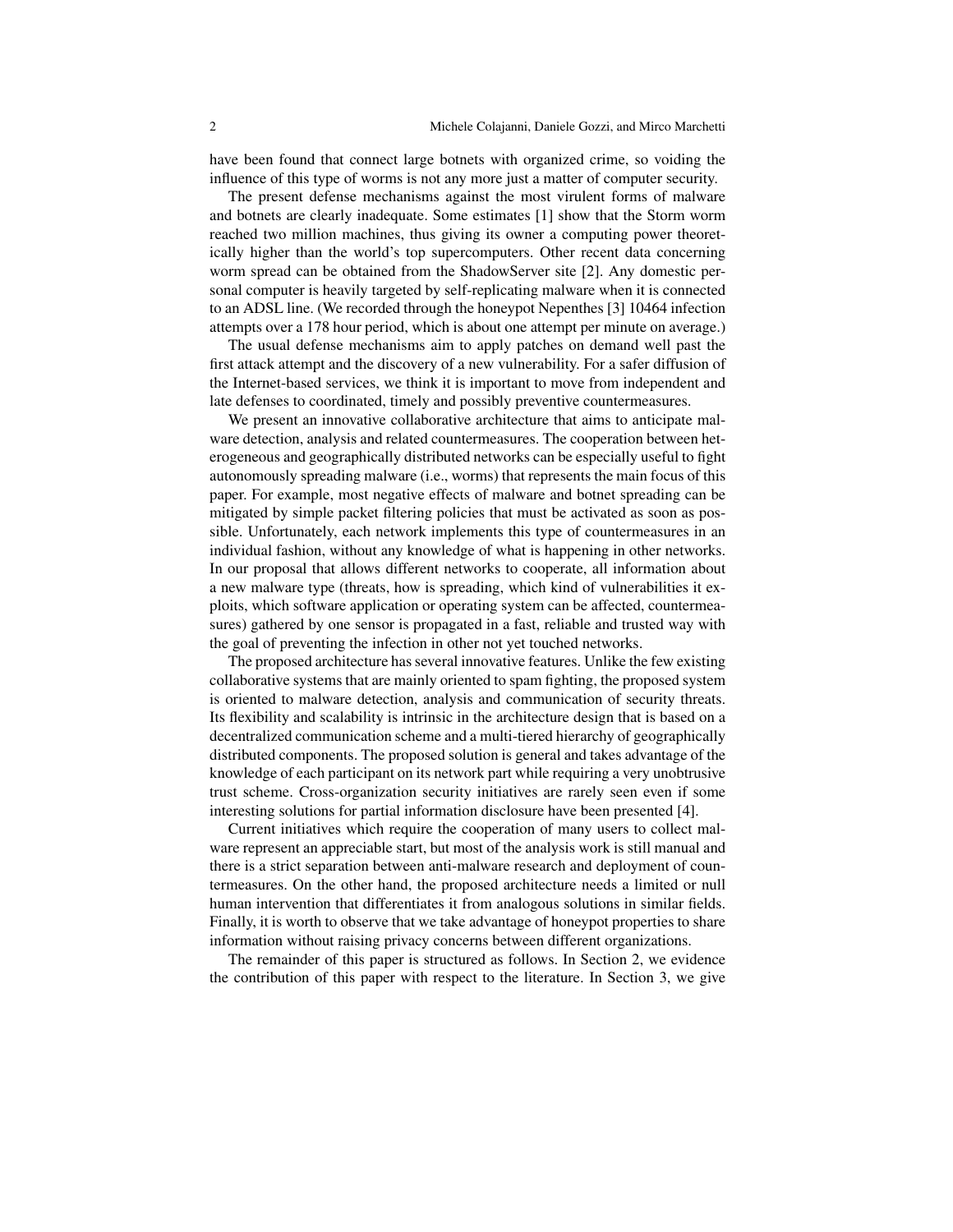an overall description of the cooperation architecture and the details of the main components. In Section (4) we describe the implementation of a prototype version of the proposed architecture. In Section 5, we present the results of some experimental tests. Finally, in section 6 we state our conclusions and outline future research work opened by this paper.

# 2 Related work

A cooperative multi-tiered hierarchy of geographically distributed components for fighting malware represents an original proposal. However, other interesting crossorganization security initiatives exist. We can cite the DNS black lists (DNSBL) [5], Botnet investigation [6, 2], IDS alert correlation frameworks [7, 8], partial information disclosure [4].

DNS black lists (DNSBL) are one of the existing automated facilities for limiting the activities of suspicious hosts, but they are still highly focused on a single service (email). Our approach is general and avoids blacklists, since many home Internet connections have dynamic IP addresses and the inclusion of such addresses would be detrimental to the efficacy of the blacklist and to the user experience.

Investigation of botnets is still highly manual. The existing efforts are more oriented to help law enforcement agencies, but not so much to limit malware spread. Instead, we aim mainly to counter worm infections and botnet activities from a technical point of view. The absence of just one common countermeasure deployment approach is an intentional goal of the designed architecture that intends to avoid overreactions and prevent denials of service induced by attackers with specially crafted malware.

Current NIDS alert correlation frameworks are rarely (if at all) seen in a crossorganization deployment. We insist once again on the benefits of intrusion information sharing and we propose a cooperative architecture where each participant has to trust only two other parties (its Manager and the Collector, as evidenced in section 3) and communication is authenticated and encrypted. The pairwise trust scheme and cyphered communications among the components represent other interesting novel features of the proposal, although similar solutions have been suggested in other contexts [9, 10, 11]. The benefits of cooperation are not indirect: each participant is notified timely of security threats collected from any cooperating organization. The shared data does not need any modification for increased anonymity, since the involved hosts are an attacker and a honeypot.

Malware collection organizations, such as the *mwcollect Alliance* [12], focus on grasping the dynamics of infection spreading and detecting new malware types and variants. This operation is carried out mainly through manual analysis of binary code and extraction of call graphs. We seek to obtain a substantial reduction of the human interaction required for identifying new malware.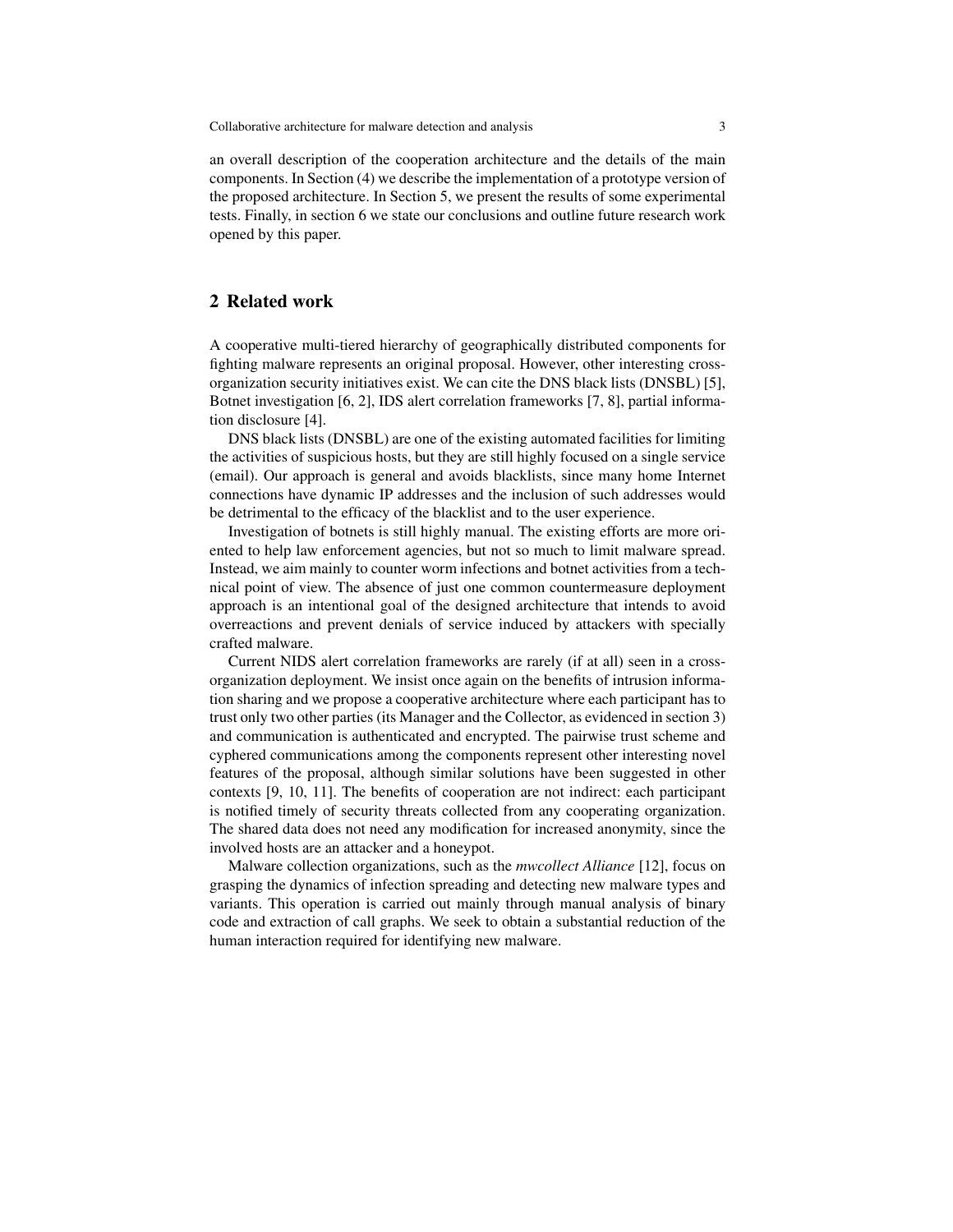The system design guarantees an intrinsic flexibility and scalability that, to the best of our knowledge, cannot be found in any existing proposal as a priority architecture requirement.

# 3 Architecture design

The growing proliferation of Internet worms is mainly due to their non-stopping evolution of the spreading and replication mechanisms, which have traversed several stages:

- 1. automated infection of vulnerable network services on servers (e.g. [13]);
- 2. automatd infection of vulnerable collateral network services on desktop computers (e.g., [14]);
- 3. email spreading, where the attack code is activated by unaware users (e.g., [15]);
- 4. email spreading, where infection is based on a mail user agent vulnerability (e.g., [16]);
- 5. infection of vulnerable Web applications, often carried out through XSS techniques; the search for vulnerable targets is made through web search engines (e.g., [17]);
- 6. infection of the client side execution environment (JavaScript or Flash) in rich Web applications, such as the lOrdOfthenOOse and EricAndrew worms [18].

The main types of malware that the present version of our architecture is targeting are those of types 1 and 2. The scheme in Figure 1 describes the main components of the proposed multi-tier system: sensors, managers, collector. In this section we describe each component and show how this solution can be scaled to become a massive geographically distributed network of cooperating honeypots.

# *3.1 Sensors*

We define a cooperating network as a honeypot sensor installation in a remote location. The sensor is able to collect infection attempts from its location and collect the payloads of the offending worms. Ideally, each machine connected to the Internet has the same chance of being targeted by a worm, however the presence of firewalls in some organizations internal networks has the effect of slowing the infection because some protocols are blocked for inbound connections. The capillary distribution of honeypot sensors grants a thorough monitoring of malware spread, but the locally stored malware payloads have to be transferred to a collection point where they are further analyzed through some behavior and safe supervision. Malware collection should abstract from the topology of the underlying networks, and a single point of connection between the cooperating networks is aimed at preventing the disclosure of the the internal network structures.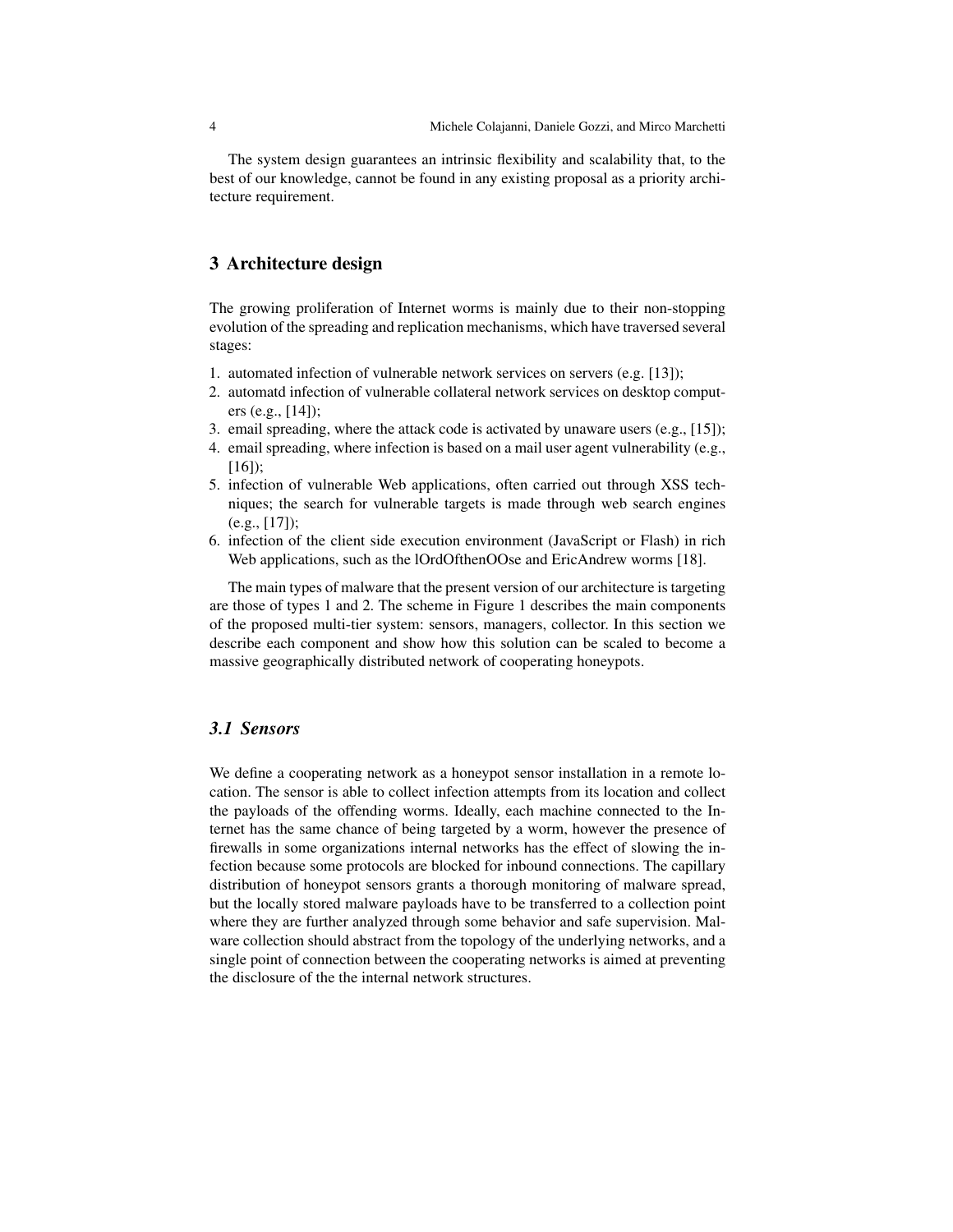Collaborative architecture for malware detection and analysis 5



Fig. 1 Cooperative architecture for malware detection and analysis

The edge level of the proposed architecture is composed of *sensors*, which could be every type of IDMEF [19] event generator. However, low interaction honeypots, such as Nepenthes [3], are the best suited sensor type for our purpose, as they are able to collect copies of the malware payload while guaranteeing a continuous operation.

Upon collection, the malware payload samples are sorted on the basis of their MD5 hash. This solution prevents the collection of duplicate binaries, although the chance of hash collisions is not null. Novel malware is marked as different from known malware because its MD5 hash is unknown. Polymorphic malware spans over many hashes while having actually the same behavior and the operation needed for correlating the different hashes of the same malware as the mwcollect Alliance does is currently manual. We will describe in section 3.3 how to address this issue.

# *3.2 Managers*

*Managers* are the architecture nodes which collect alerts and payloads from the set of sensors. A manager installation is composed by a Manager process (e.g., Prelude)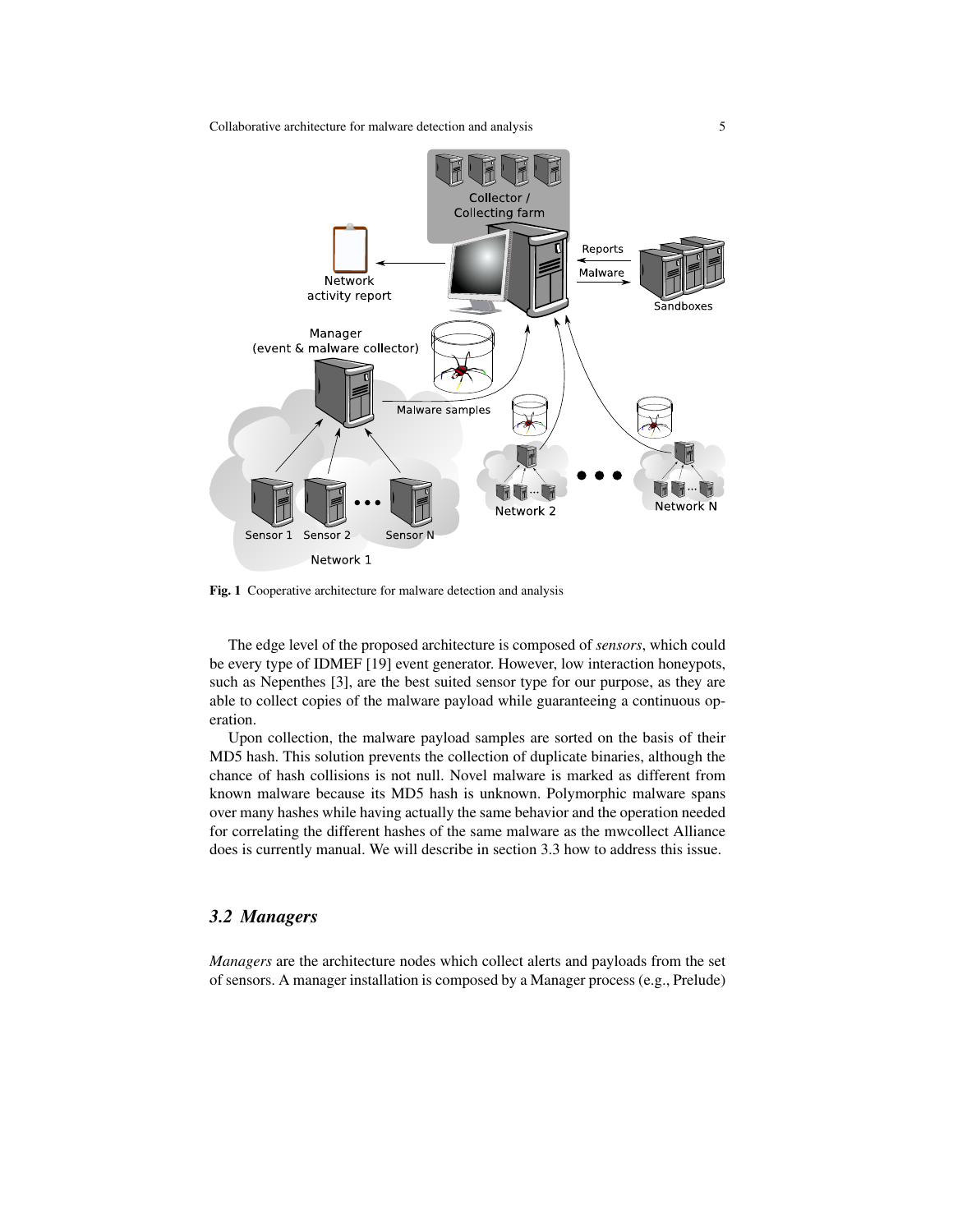

Fig. 2 Hierarchical organization of managers

and a polling agent which retrieves unknown malware payloads from the controlled sensors. The ideal location for the malware payload would be a *base64* encoded ID-MEF *AdditionalData* element [19], however the current honeypots tested as sensors do not provide a payload transfer facility inside IDMEF messages. To solve this problem, we utilize a script which periodically lists captured payloads on sensors and retrieves those with an unknown MD5 hash.

The managers can be configured in a relaying way. As Figure 2 shows, the alert and payload collection nodes are connected as a hierarchy. This topology maximizes the collection capability while keeping low the number of transferred payloads, because the payloads are transferred to a higher level manager only if they are not already present there. This solution guarantees the transmission of each new malware variant to the collector .

The flexibility of the architecture is guaranteed by the possibility of having any number of manager levels. In such a way, small organizations can connect its sensor(s) directly to a remote manager; complex organizations can have multiple levels of managers that are controlled locally and connected to one or multiple remote managers.

# *3.3 Collector*

The *Collector* is the top element of the hierarchical architecture. Each cooperating network contributes to the collection of malware hosted by the Collector. For each incoming malware sample, the collector runs an automated thorough analysis by means of local and external tools. The result of the analysis is stored and utilized to classify the malware. In our test case, the collector forwards the malware to some remote sandbox services and sends an email to the administrators of all cooperating networks with the analysis results that evidence also the ports and the protocols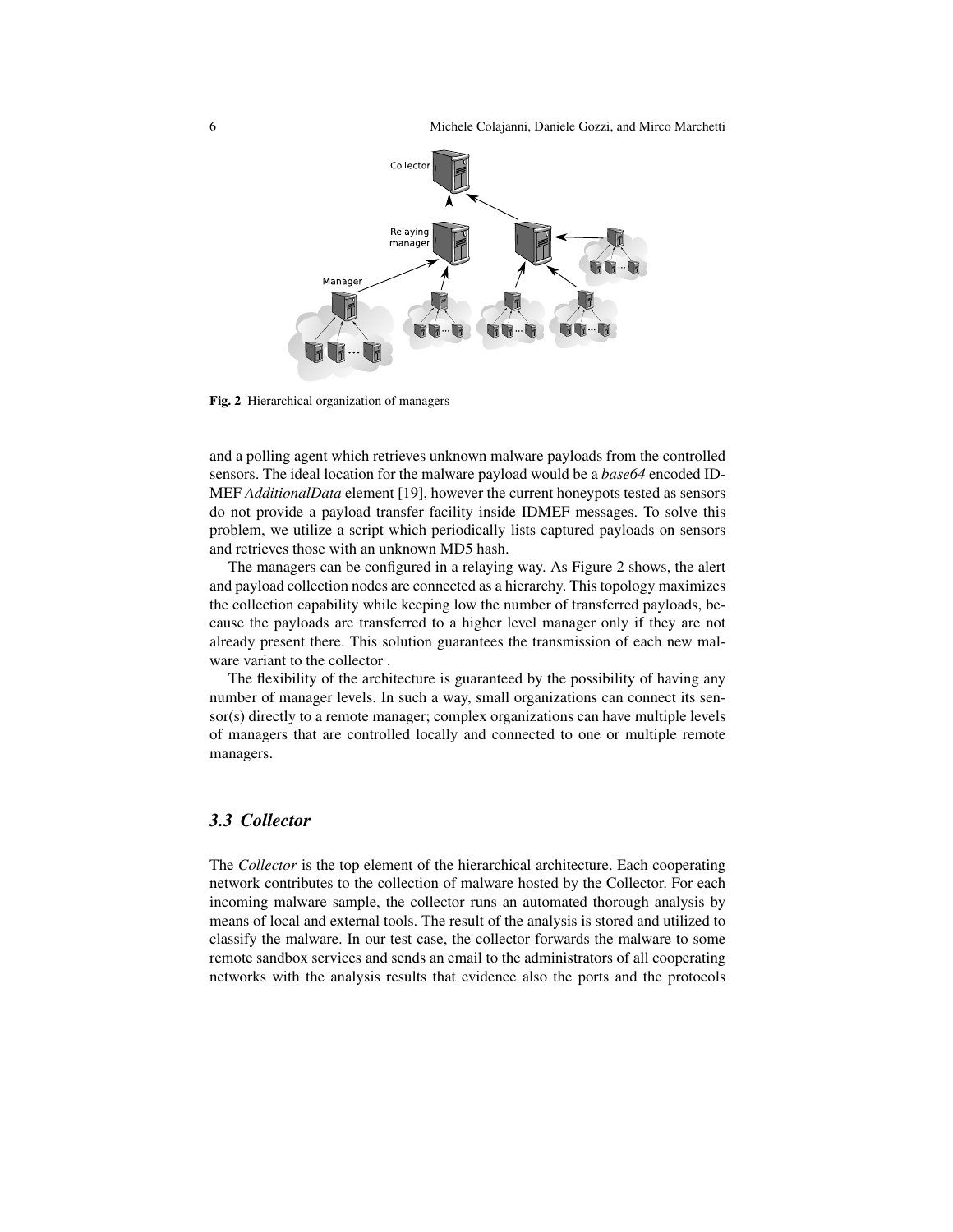involved in the malware remote controlling. It is important to observe that, to avoid system bottleneck and single points of failure, the collector is one logical component that actually runs on a cluster of machines.

Cyphering and polymorphism mechanisms may be applied to the worm code both if the worm is spread in a binary form or as a script: binaries can be altered by polymorphisms, while scripts may be obfuscated. These attacker strategies makes extremely difficult the worm classification as a single phenomenon, and this problem affects mostly the reverse engineering of the worm code. Worm detection is usually done through signature checking which becomes harder because of an increased number of signatures in the case of polymorphic malware. However, the *perfect* polymorphic engine (one that can change all the malware code at each attack) has yet to come. After a first classification through the MD5 hash, the mwcollect Alliance currently employs custom hash functions to classify the variants of the same worm with polymorphic transformations. This approach is indeed effective, but a special hash function has to be designed for each different polymorphic worm and the internals of this function have to remain undisclosed, otherwise the worm author could easily prepare an immune variant.

In order to solve the problems of payload cyphering and polymorphism, our malware classification is done in two steps. During the first step, the malware is analyzed by many different antivirus engines. If the payload cannot be identified just by a signature detection, the analysis proceeds to the second step. Here, the malware is executed in a protected environment and its effects are monitored (this technique is known as *sandboxing*).

While the behavioral analysis is not as precise as signature analysis since two different worms may have similar behaviors, it is the only way to collect any data for identifying the structure of botnets. This sandbox-backed analysis, although not exact, is the way of classifying the polymorph variants of the same malware which fits best the purpose of fighting malware spread. This method has the benefit of being completely automatic, while not as exact as signature detection. All connections to honeypots are by default intrusion attempts, so assuming that the analyzed binary is harmful, it is perfectly legitimate. The knowledge of the real activities carried out by the malware if preferable to an exact classification.

# *3.4 Activity report*

When using multiple remote sandboxes for analysis, the corresponding results will be dishomogeneous, often unstructured and not directly comparable. In order to allow the cooperating networks to take advantage of the report information, all the results are adapted by the collector. In particular, the endpoints of the observed network connections which are related to the malware activity are highlighted. After the adaptation phase, the reports are sent to all the cooperating networks, even to those not yet reached by the malware. In this way, all the components receive the information needed for deploying defensive countermeasures, such as blocking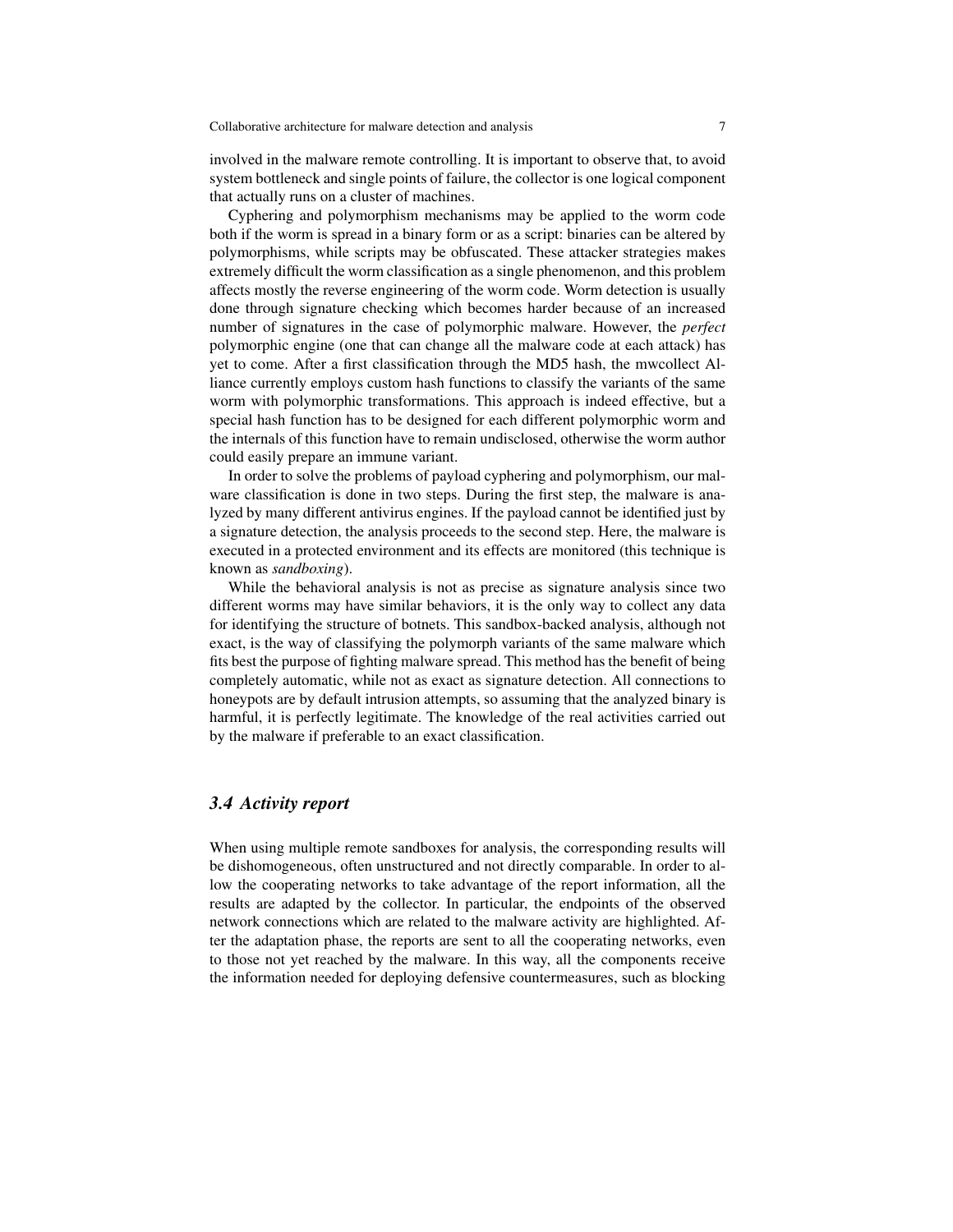certain network connections, closing ports or patching some software applications. The exchange of information between the cooperating networks is the most effective measure against the spread of malware. By knowing timely how a worm is being transmitted, the administrators can deploy adequate countermeasures or at least plan some attack mitigation actions. Furthermore, the knowledge about the infection vector may be shared very early with the vendor of the targeted software, which can start correcting the problem when very few machines have been attacked. The increased bandwidth and availability of Internet connections facilitate the patch deliver in a short time.

One of the countermeasures that can be adopted against malware is the interruption of connections towards the malware distribution servers and the *Command & Control* (C&C) servers, if the payload is downloaded from a remote location or the malware has a control infrastructure. Usually these countermeasures are activated after the malware has begun spreading, not on a preventive basis. Each network implements this type of countermeasures in an individual way. On the other hand, if different networks cooperated, the information describing the way a new malware is spreading could be used to prevent the infection in networks not yet touched. It may even be feasible to deploy preventive measures before the working hours. For example, if the C&C servers are identified, it is possible to put into place new firewalling rules which prevent any infected host behind the firewall to connect and download further instructions from the malware controller; it also becomes possible to write blacklists of known C&C servers (although some recent worms such as Storm use decentralized communication systems).

#### *3.5 Communication security*

Is is essential to prevent a single node from polluting the set of collected data when we are aggregating information from many sources. The data may be misleading due to a malfunctioning or because a malicious user joined the network of cooperating sensors. In both instances, we need a way to trace back every alert to its origin. We use a public key cryptographic scheme to address this issue. The collector and the managers are provided with a public and private key pair, which are used for authenticating all the information exchanged among the architecture components. Each component knows in advance the keys of its communicating components. This choice guarantees the traceability of communications, together with the certainty that only registered managers can communicate with higher level managers and with the collector. Public key cryptography also provides confidentiality to the communication. The proposed communication scheme takes advantage of cooperation without the need of exchanging data directly between peers, since all the communications occur vertically. The only necesary trust relationship is pairwisebetween a sensor and a manager, or different lines of managers or between a top manager and the collector.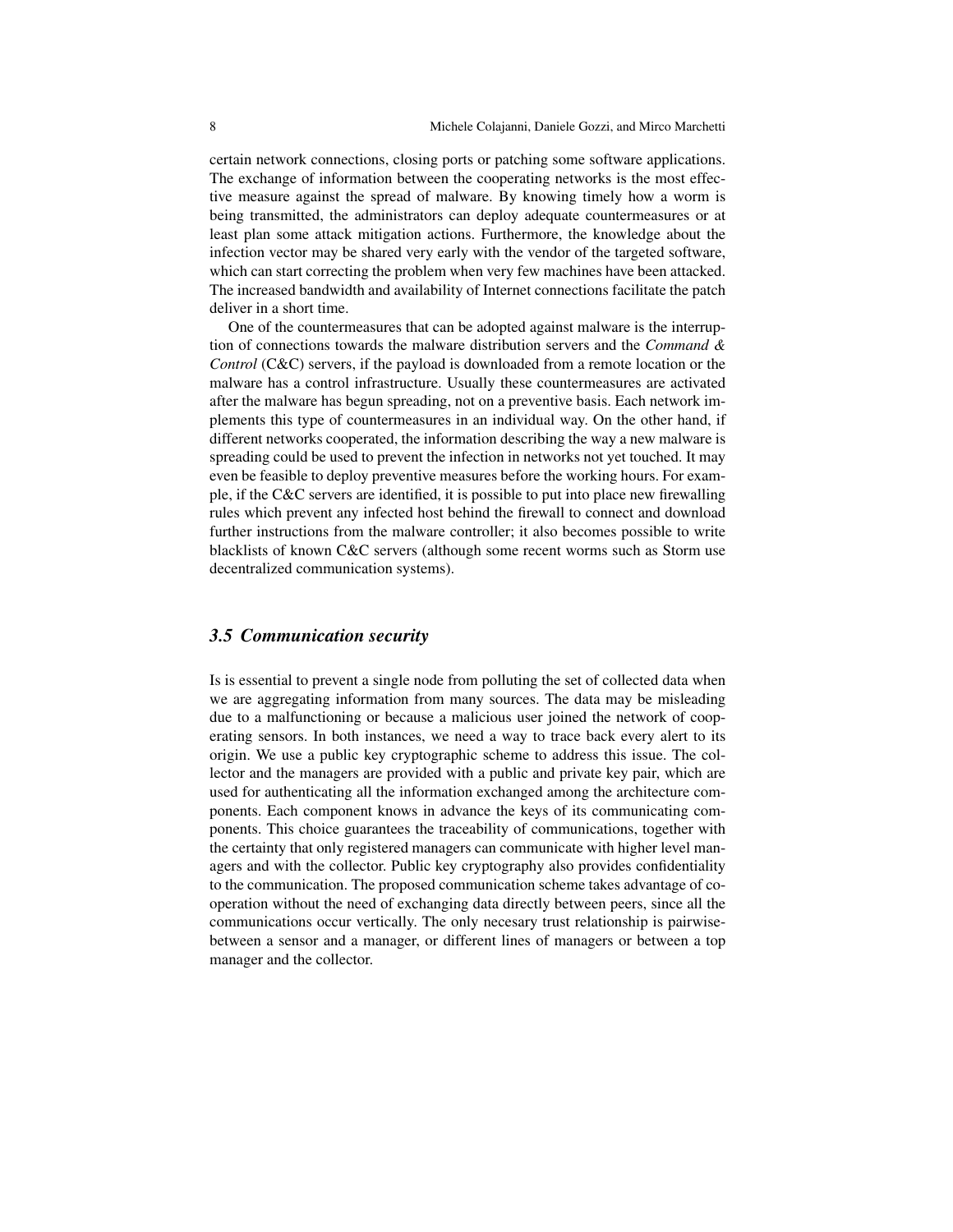#### *3.6 Malware collection*

A capillary distributed network of sensors allows us to collect a set of data statistically relevant, that can be used for practical and research purposes. Most security products vendors have a similar infrastructure, but the proposed decentralized network has the advantage of being vendor-agnostic and possiblylarger.

#### 4 Prototype implementation

The feasibility of the proposed architecture is demonstrated through the realization of a prototype based on open source softwares and custom integration scripts. The prototype has been validated experimentally in controlled conditions as a whole and in its individual components through known malware. Furthermore, the prototype has been deployed in live operation, and it has been able to collect previously unknown malware. In thsi section we describe the technical details of the most important and novel components.

# *4.1 Malware collection*

Malware collection is carried out by Nepenthes [3] instances. This software is a modular daemon which mainly has the following functions:

- socket binding and listening for incoming connections
- identification of targeted vulnerability
- analysis of the exploit code for the extraction of information necessary for downloading the worm payload
- payload retrieval
- logging and issuing alerts, potentially to a remote server through the IDMEF protocol

Each of these functions is implemented in a separate module, which in the Nepenthes source code is prefixed by a descriptive prefix, such as *dnsresolve-*, *download-*, *module-*, *log-*, *shellcode-*, *shellemu-*, *sqlhandler-*, *submit-*, *vuln-*. For example, modules whose name starts with "vuln" contain the vulnerability simulation logic which is needed to reply correctly to attacks so as to retrieve the payload location.

Malware distribution can occur in many ways, and the honeypot software has to support as may method as possible. Sometimes the shellcode opens a remote connection with a TCP or UDP stream from which it transfers subsequent commands; otherwise a TFTP, FTP or HTTP download is used to transfer the worm payload. Nepenthes computes a SHA512 or MD5 hash of the malware and it stores a copy of the harmful binary. Such binaries can be moved to remote servers with different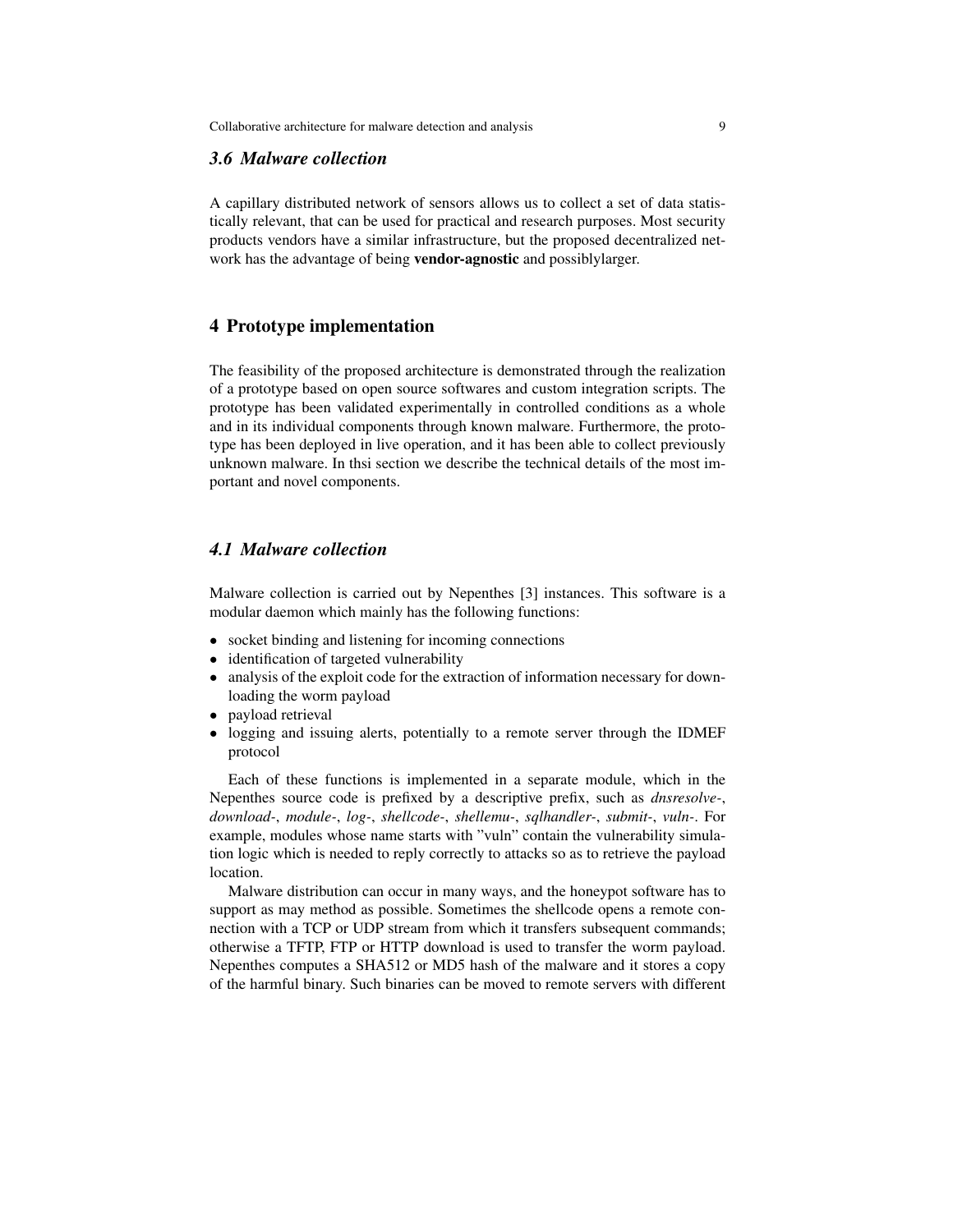methods or be submitted<sup>1</sup> to organizations that search for new malware, like the mwcollect Alliance [12], or Norman [20]. Nepenthes also provides a *libprelude* output module which can be used for issuing alerts to a Prelude Manager. In the prototype which we prepared, sensors use the Prelude output module to inform their respective manager of new infection attempts, while managers periodically call a script which looks in the archived payload directory of each controlled sensor. Since it would be preferable to collect malware samples as soon as possible, we plan to integrate alert issuing and payload uploading in the future.

# *4.2 Communication infrastructure*

The critical component of the proposed distributed architecture is the communication infrastructure. Its requirements are:

- forwarding of alerts and malware binaries from sensors to managers and between managers
- transfer of unknown malware samples to the collector
- authentication of all exchanged messages
- confidentiality

In addition to these functional requirements, it is essential for the format of the exchanged messages to be a recognized standard and allow the maximum interoperability between heterogeneous threat detection systems. These considerations brought ourselves to choosing Prelude [21] as the alert management framework.

#### 4.2.1 Prelude: a hybrid IDS

Prelude is an Open Source software which allows the deployment of a hybrid intrusion detection system - an aggregate of sensors employing different technologies and approaches to detect attacks. A typical use case is the integration of Host and Network IDSs in large networks. The format of the exchanged messages is ID-MEF [19]. Prelude offers a library (*libprelude*) that security-related softwares can use to issue alerts and communicate with Prelude managers. Communications are encrypted using public key cryptography and relaying of messages is supported by managers, so it becomes possible to build a hierarchical network of malwarecollecting nodes.

<sup>&</sup>lt;sup>1</sup> submission is done though the GOTEK protocol or with custom solutions which are different for each collection service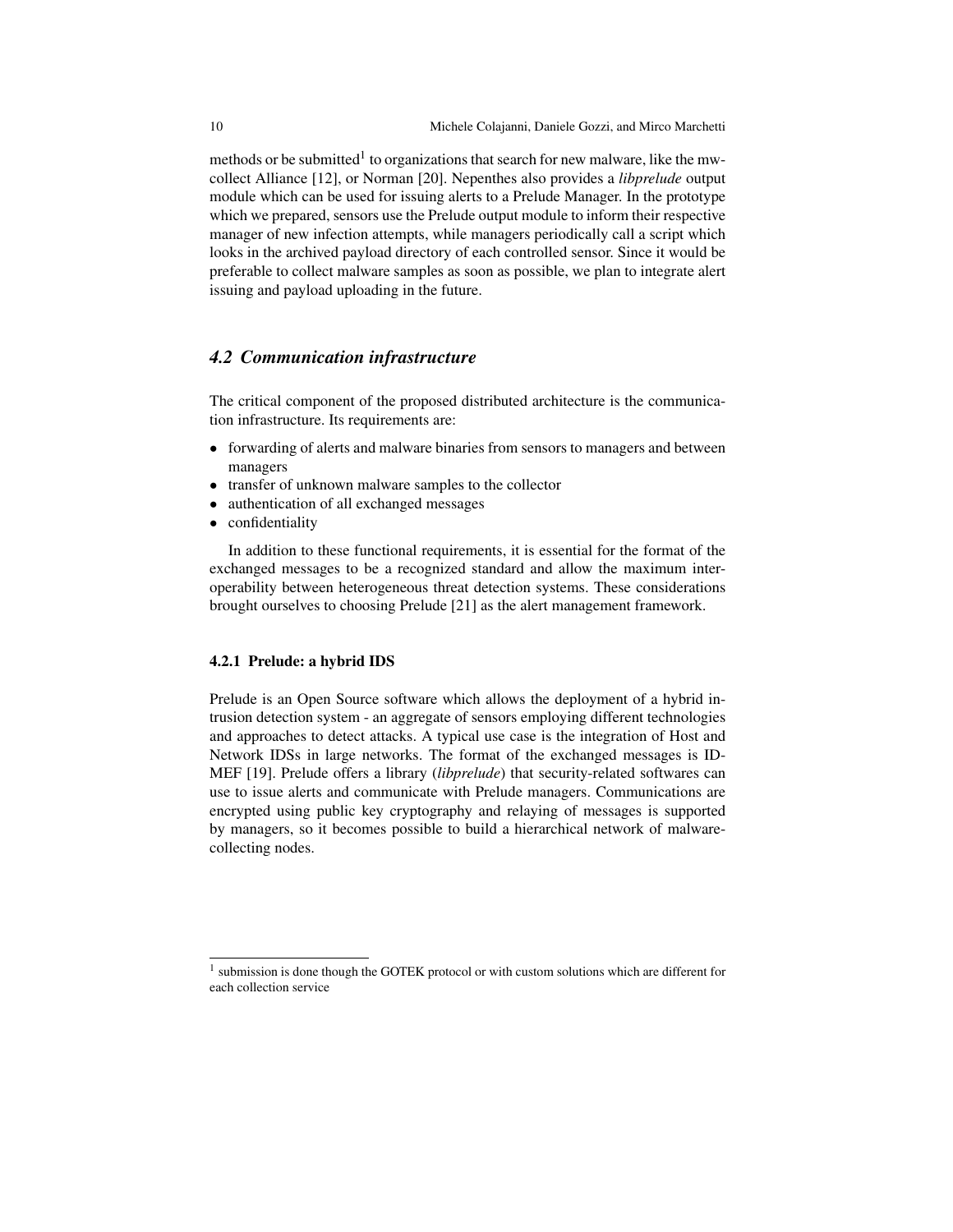Collaborative architecture for malware detection and analysis 11

#### 4.2.2 Transferring captured malware

A key requirement or the proposed architecture which is not natively supported by the hybrid IDS Prelude is the submission of the binaries downloaded by Nepenthes to a collection node. The sole propagation of IDMEF alerts is not sufficient for this. The Nepenthes developers are currently working on the integration of their work with the malware submission services of some sandboxes (CWSandbox and Norman) and online antivirus engines (VirusTotal), and they have developed the GOTEK malware distribution protocol which is actively employed by the mwcollect Alliance.

Our implementation is based on a script which is executed periodically on the collector and manager nodes. The script spawns a remote shell to each machine that is managed on the immediately lower level of the architecture, lists the collected binaries and retrieves the unknown ones. For example, the collector examines the caches of the highest level managers, which in turn collect the malware binaries from their respective subordinate managers. The lowest level managers collect binaries from their pool of honeypots.

#### 4.2.3 Malware analysis

One of the advantages of the proposed architecture is the independency from a single malware analysis tool. It is possible to employ locally installed antivirus engines or sandboxes as well as remote public malware analysis services.

Our prototype is able to submit malware to three different remote services:

- Virustotal [22], via SMTP submission
- Norman Sandbox [23], using a custom HTTP POST request
- CW Sandbox [24], also using HTTP POST

The process of submitting the malware samples is handled by a custom modular software which is easily extendable to support other analysis services. By combining traditional signature detection and behavioral analysis (both from different vendors) we can identify clearly the actions performed by malware. Exact classification of the malware is only marginally useful since we know that the analyzed binary comes indeed from a worm, having collected it with a honeypot.

#### 4.2.4 Report generation and sending

The results of different analysis services have heterogeneous formats and are typically semi-structured texts. Before sending the results to the administrators of the cooperating networks, the reports are tagged semantically so that an automated response may be prepared from each network accordingly to the local policies. The most important data are the location of the malware payload and the retrieval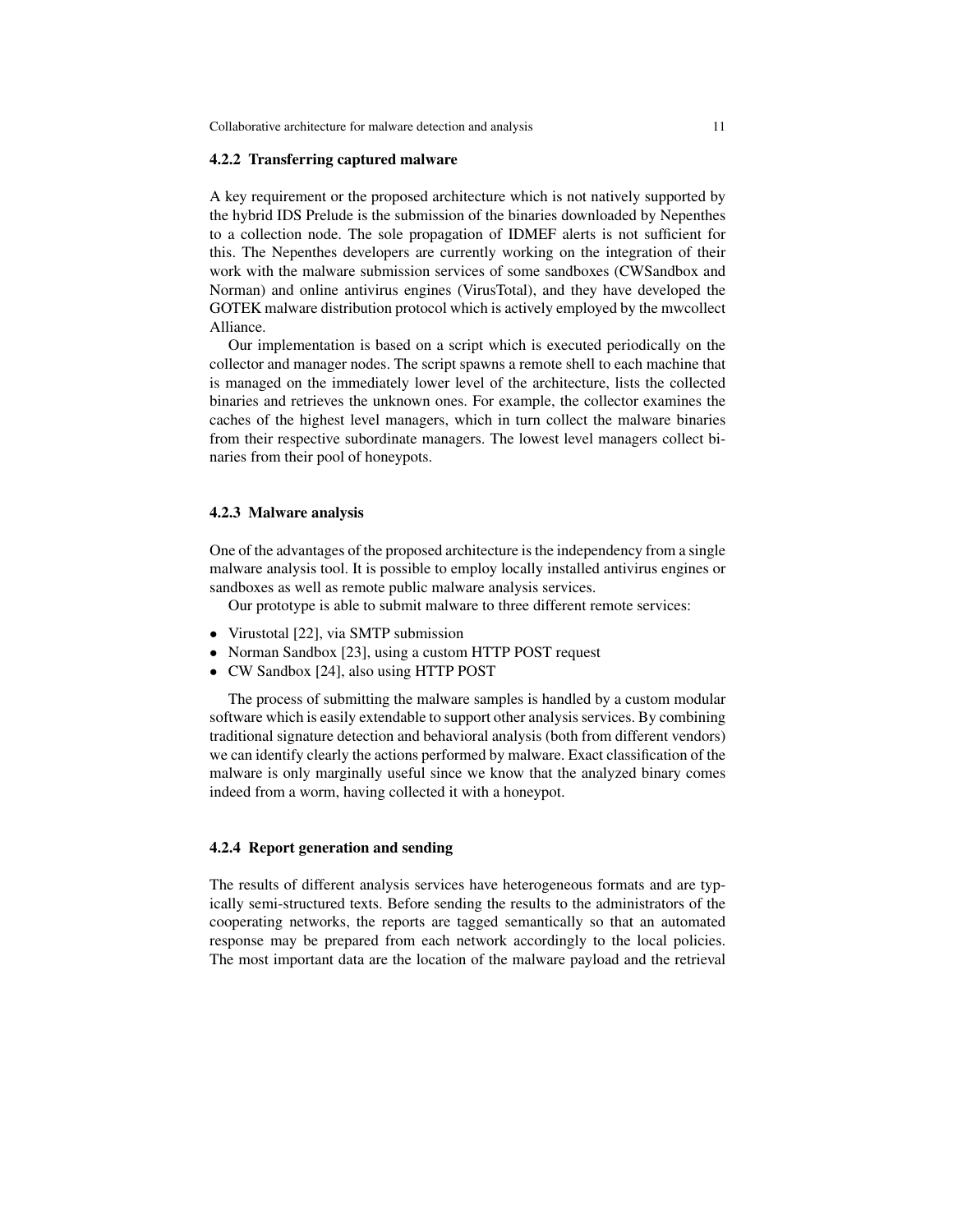

Fig. 3 Test setup

method, the address of command & control servers, the IP addresses of known infected hosts and the protocol being exploited for the infection to occur.

We remark that those reports can be easily used to generate and deploy automatic countermeasures without human intervention, thus greatly reducing the time required to react a network attack

# 5 Experimental results

The described prototype has been validated experimentally in controlled conditions with the deployment scheme shown in Figure 3.

A single host is being used as a sensor, manager and collector, and two sensors have been installed in other machines. The manager is collecting alerts and malware samples from three sensors, and the collector is doing the same on a single manager. With this setup we can simulate:

- 1. the collection of binaries performed by the manager
- 2. the forwarding of alerts from the sensors up to the collector
- 3. the analysis of binaries performed by the collector
- 4. the collector generating a report and sending it to all the cooperating network administrators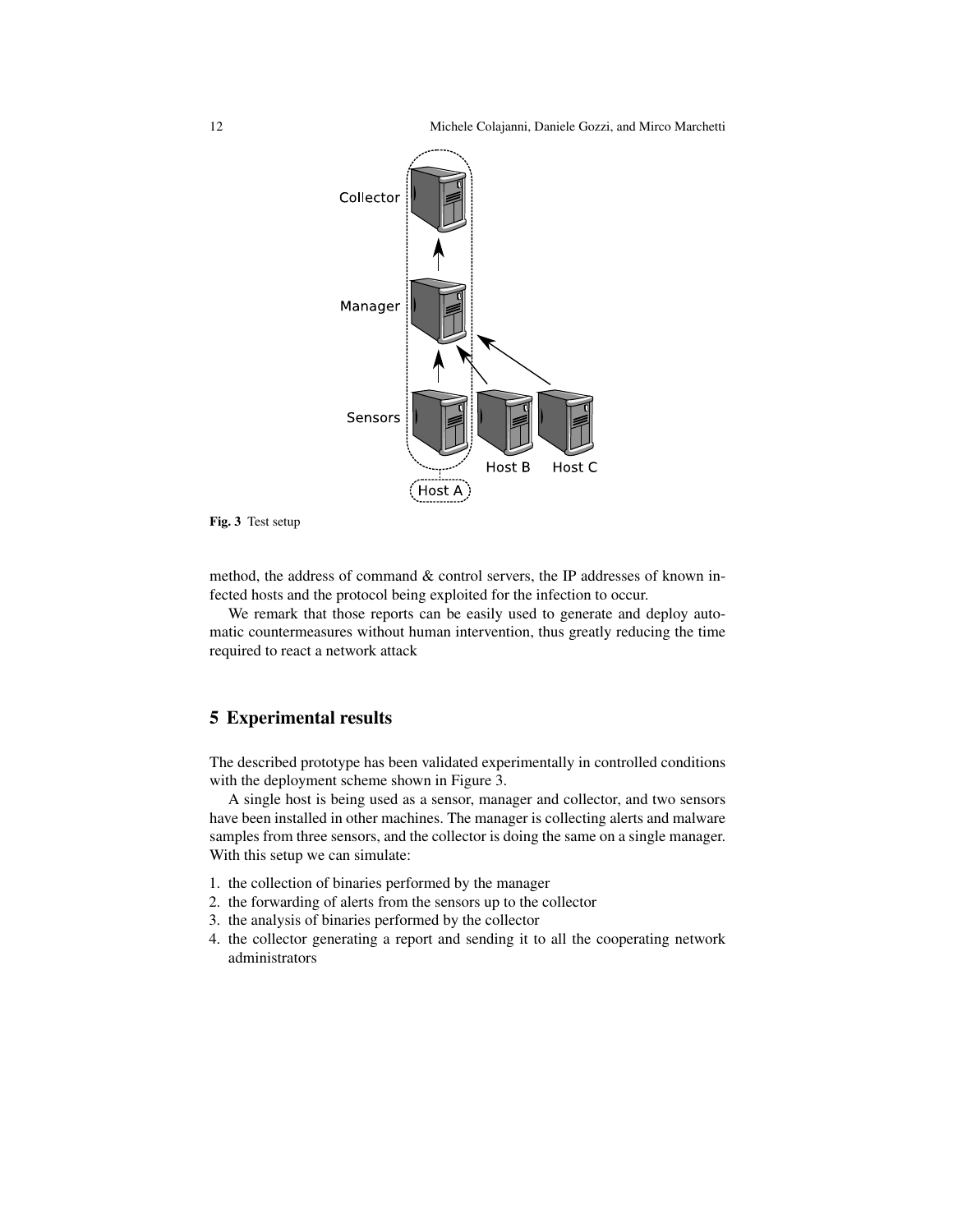A first test has been performed by sending known malware to the sensors. Nepenthes managed to collect the binaries and correctly issued alerts that were forwarded by the manager to the collector. Accordingly, the binary payload of the malware was transferred from the sensor to the manager and then to the collector, which proceeded with the analysis, since the hash of the binary is unknown. The payload was sent to the Norman sandbox analysis tool and the analysis outcome was interpreted and emailed to the administrators of the three simulated networks. The report included all the information gathered from the online analysis tool and was delivered timely to all the interested parties.

In order to verify the behavior of the system in a real setup, some Nepenthes sensors have been installed on home ADSL connections. This experiment led to the issuing of 3866 alerts and to the collection of 52 distinct binaries over a span of about eight hours. Seven of the collected binaries were previously unknown to our collector, and they were submitted to the available online scanning services. In many cases the behavioral analysis performed in CWSandbox has lead to the classification of malware as a worm-bot, and to the identification of several C&C hosts.

The following is a sample of the the report produced by the sandbox service:

```
0995104827bee951abc4fcc93cdf85ee :
INFECTED with W32/Malware
(Signature: W32/Malware.LNH)
    * Connects to "j4m4lz.B3D3RPIERO.INFO"
     on port 6137 (TCP).
    * Connects to IRC Server.
    * Possible backdoor functionality
      [Authenticate] port 113.
Network Activity:
  Opened listening TCP connection on port: 113
    * C&C Server: 69.64.36.188:6137
    * Server Password:
```
The worm bot tries to connect to a C&C server and opens a backdoor on port 113.

```
13ff667bebcc58253faba2313dce7b89 :
INFECTED with W32/Kut.gen1
(Signature: W32/Poebot.ADT)
  * C&C Server: 140.116.199.57:8998
Network activity
  * Server Password: PING
```
In this case it has been possible to intercept the password use by the malware for *authenticating* to its C&C servers.

```
03fb1ecf2cbcfb74ab5c29dcd247e132 :
INFECTED with W32/Endom.A (Signature: Allaple.gen1)
   * Sends data stream (76 bytes) to remote
       address "124.86.6.4",
     port 139.
    * Connects to "124.86.6.4" on port 445 (TCP).
    * Sends data stream (76 bytes) to remote
       address "124.86.8.6",
     port 139.
```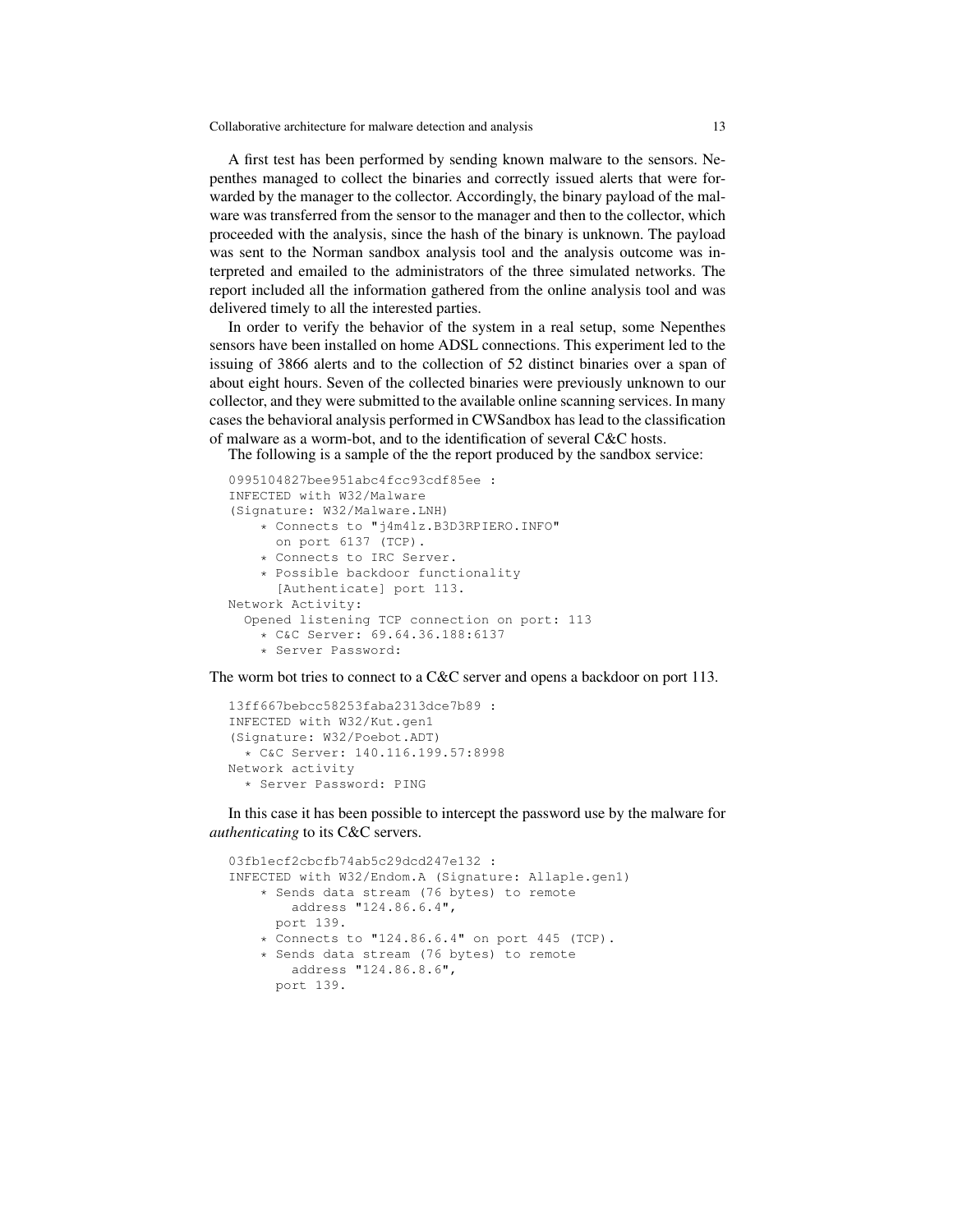```
* Connects to "124.86.8.6" on port 445 (TCP).
 * Sends data stream (76 bytes) to remote
   address "124.86.10.8", port 139.
* Connects to "124.86.10.8" on port 445 (TCP).
* Connects to "124.86.6.4" on port 9988 (TCP).
   * Sends data stream (255 bytes) to remote
    address "124.86.6.4", port 9988.
```
This result demonstrates that the proposed solution allows us to detect and block malware communications even if they rely on a complex, multi-tier control network, as this bot does. Such solutions make it difficult to block the malware communications by only inspecting network traffic anomalies, because of the multiple servers and the different TCP ports. However, by examining the malware behavior we know at least the entrance points of the C&C network, and by blocking them we can prevent newly infected machines from joining the botnet.

# 6 Conclusions

This paper describes an innovative architecture to automate malware collection and classification with the purpose of implementing just in time countermeasures. It aims to benefit from the cooperation of multiple sensors spread over geographically distributed networks. The architecture is highly scalable and flexible because the number of component tiers can be adapted to the network characteristics of each participating organization.

We envision this proposal as a possible evolution of the existing malware collecting infrastructures, whose benefits are still dependent on a predominantly manual analysis of the collected samples.

The automatic analysis carried out on the collected malware allow the architecture to defeat most concealing techniques used by virus writers, since it includes the execution of the malware payload in a sandbox. This behavioral analysis avoids most hiding techniques found in modern malware. The related computational cost is reduced thanks to the collection of malware from multiple networks and to the rapid classification of duplicate binaries based on their MD5 hash.

Much attention has been paid to the security of the architecture that utilizes pairwise trust between the close components and ciphered communications. However, the necessary theoretical and practical validation of the security level of the architecture and consequent possible adjustments are left to future work.

We should also observe that we have implemented a prototype for the validation of the main ideas that are behind the proposed architecture. All experiments have obtained the expected results. On the other hand, a large scale deployment of the proposed architecture over the networks of different organizations lacks because of practical obstacles.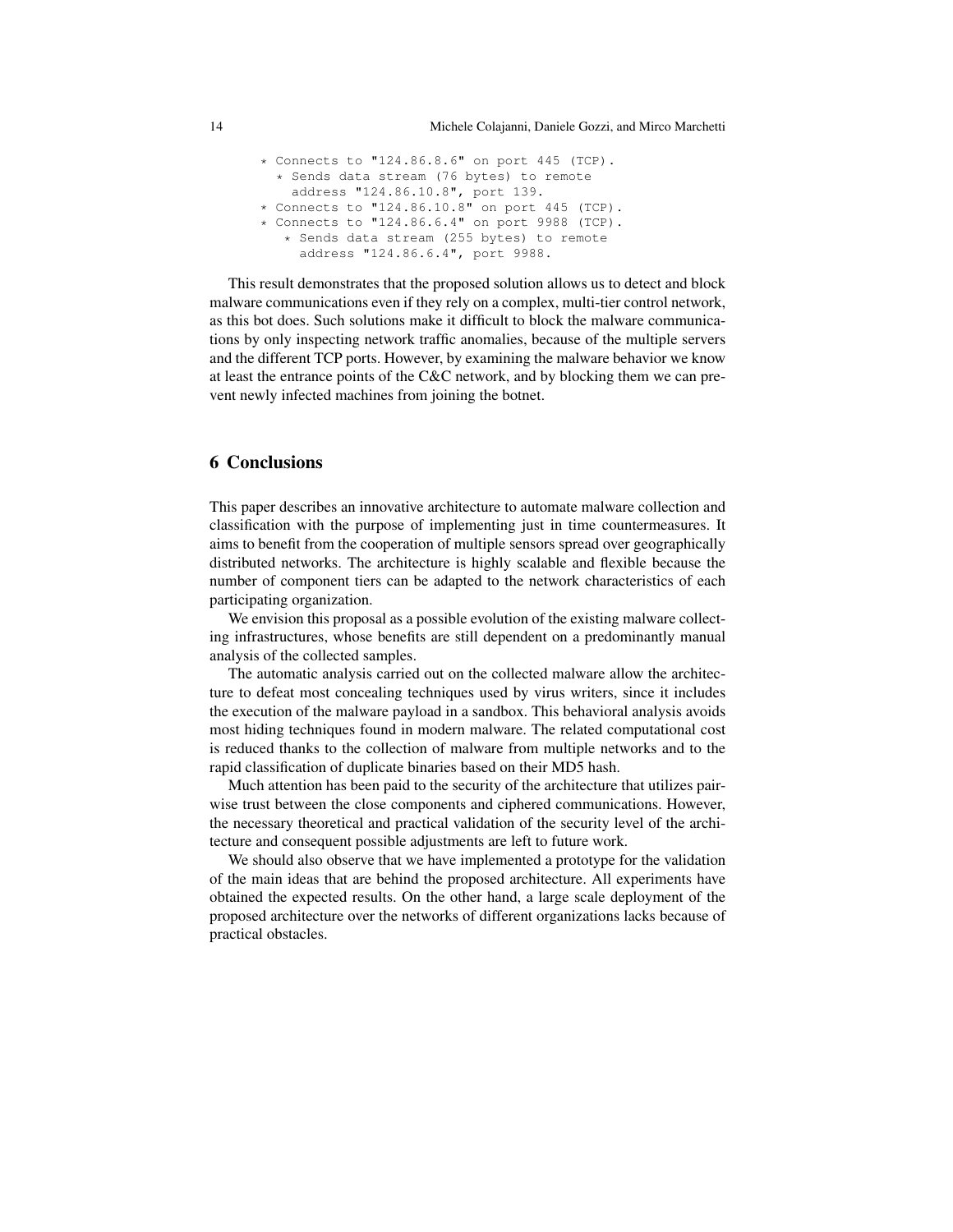#### 7 Acknowledgements

Authors would like to thank Saverio Verrascina<sup>2</sup> for his valuable help with the prototype implementation.

#### References

- 1. Sharon Gaudin (2007), Storm Worm botnet more powerful than top supercomputers, Information Week, available at http://www.informationweek.com/software/showArticle.jhtml?articleID=201804528
- 2. ShadowServer Foundation homepage, available at http://www.shadowserver.org
- 3. Nepenthes, available at http://nepenthes.mwcollect.org/
- 4. Xu D and Ning P (2005), Privacy-Preserving Alert Correlation: A Concept Hierachy Based Approach, 21st Comp. Sec. App. Conf.
- 5. Jaeyeon Jung J and Sit E (2004) An empirical study of spam traffic and the use of DNS black lists, IMC '04: Proceedings of the 4th ACM SIGCOMM conference on Internet measurement
- 6. Freiling FC, Holz T, and Wicherski G (2005) Botnet Tracking: Exploring a Root-Cause Methodology to Prevent Distributed Denial-of-Service Attacks, ESORICS 2005: Proceedings of the 10th European Symposium on Reasearch in Computer Security
- 7. Valeur F, Vigna G, Kruegel C, and Kemmerer RA (2004) A Comprehensive Approach to Intrusion Detection Alert Correlation, IEEE Trasactions on dependable and secure computing, Jul-Sept 2004, Vol. 1 pp.146-169
- 8. When-Yi Hsin, Shian-Shiong Tseng, Shun-Chieh Lin (2005) A study of alert based collaborative defense, Proceedings of the 8th International Simposium on Parallel Architectures, Algorithms and Networks (ISPAN05)
- 9. Zhu S, Setia S, Jajodia S (2003) LEAP: efficient security mechanisms for large-scale distributed sensor networks, CCS '03: Proceedings of the 10th ACM conference on Computer and communications security
- 10. Perrig A, Canetti R, Tygar JD, Song D (2000) Efficient Authentication and Signing of Multicast Streams over Lossy Channels, Proc. of the 2000 IEEE Symposium on Security and Privacy
- 11. Przydatek B, Song D, Perrig A (2003) SIA: secure information aggregation in sensor networks, SenSys '03: Proceedings of the 1st international conference on Embedded networked sensor systems
- 12. mwcollect Alliance, homepage available at http://alliance.mwcollect.org/
- 13. Robert Tappan Morris (1988), The Morris Worm, homepage available http://www.morrisworm.com/. Cited 17 Jan 2008.
- 14. Internet Storm Center (2004), Sasser Worm, LSASS exploit analysis, available at http://isc.sans.org/diary.html?date=2004-04-30
- 15. Computer emergency Response Team (2000), CERT R Advisory CA-2000-04 Love Letter Worm, available at http://www.cert.org/advisories/CA-2000-04.html
- 16. Symantec<sup>TM</sup>(2004), W32. Wallon.A@mm worm description, available at http://www.symantec.com/security response/writeup.jsp?docid=2004-051112-0815-99
- 17. US-CERT (2004), Technical Cyber Security Alert TA04-356A (Santy worm), available at http://www.us-cert.gov/cas/techalerts/TA04-356A.html
- 18. Wikipedia (2007),Timeline of notable computer viruses and worms, available at http://en.wikipedia.org/wiki/Timeline of notable computer viruses and worms#2006
- 19. IETF Intrusion Detection Working Group (2007) The Intrusion Detection Message Exchange Format (IDMEF), available at http://tools.ietf.org/html/rfc4765

<sup>&</sup>lt;sup>2</sup> saverio@weblab.ing.unimo.it